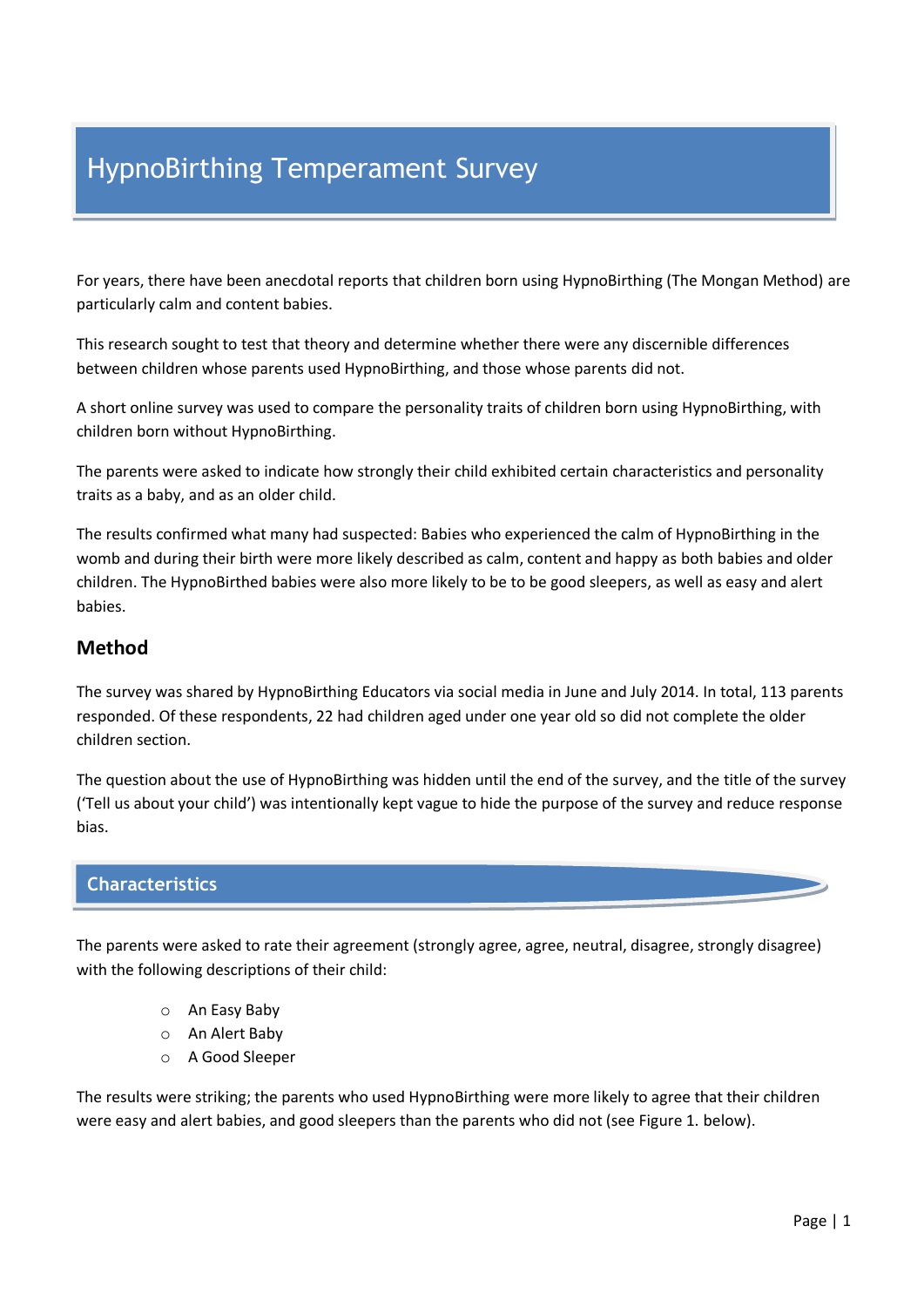

**Figure 1. Percentage of respondents who 'Strongly agreed' or 'agreed' with these descriptions of their baby.** 

### **Easy Baby**

The HypnoBirthing parents were more likely to strongly agree that their child was an easy baby (50% vs. 29%). In total, 83% of the HypnoBirthing either agreed or strongly agreed with this statement, compared with 61% of the families that did not use HypnoBirthing.

### **Good Sleeper**

The HypnoBirthing parents were also more likely to describe their baby as a good sleeper. Almost threequarters (71%) of the HypnoBirthing parents described their baby as a good sleeper, compared with 54% of the non-HypnoBirthing parents.

Again the biggest difference was between those that strongly agreed that their baby was a good sleeper: 43% of the HB parents compared with 27% of the non-HypnoBirthing parents.

### **Alert Baby**

The majority of both groups described their baby as alert but HypnoBirthing parents were again much more likely to do so and were much more likely to strongly agree with this statement. Ninety-nine percent of the HB parents agreed with the statement, with 72% strongly agreeing.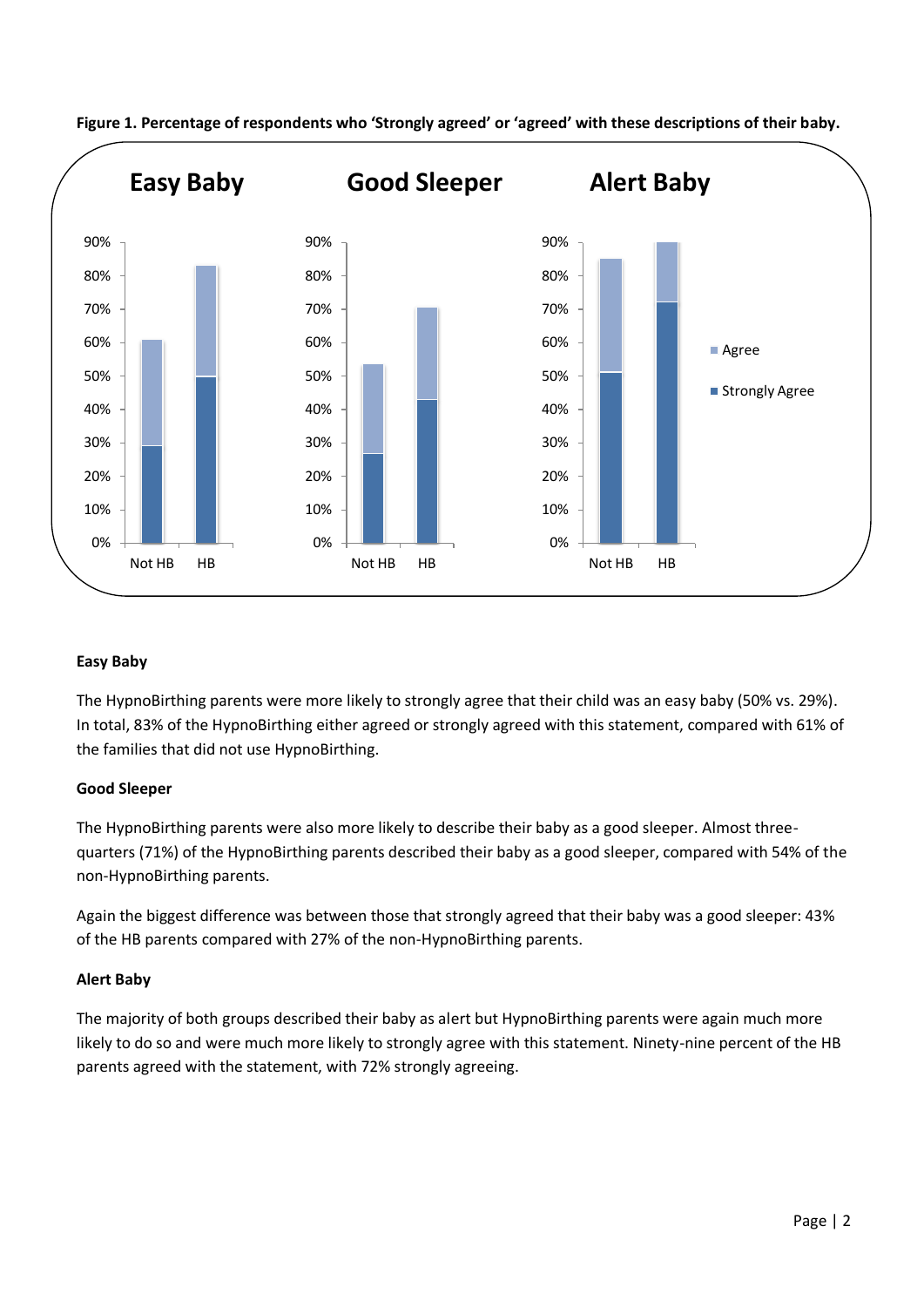## **Baby (0-12 months)**

The parents were asked to rate the extent to which their child showed specific personality traits, first as a baby (0-12 months), then as an older child  $(1$  year +).

The response scale for this question ranged from '1- Not at all', to '5 – Extremely'. For the purposes of this report, parents who gave ratings of 4 and 5 are described as agreeing that their child displays the trait, 3 as neutral, and 1 and 2 as disagreement.





The parents who used HypnoBirthing were much more likely to describe their baby as happy. Overall, 92% of the HB parents agreed with this description of their child (a rating of 4 or 5), vs. 78% of the other parents. Almost two-thirds (64%) of the HypnoBirthing parents gave the highest rating, describing their child as 'extremely' happy, compared with 39% of the parents who did not use HypnoBirthing.

The HypnoBirthing babies were also more commonly rated as content (78% vs. 63% overall agreement), calm (76% vs 63%), and adaptable (76% vs. 65%), than the parents who did not use HypnoBirthing. They were also much less likely to describe their baby as fussy (10% vs. 29% overall).

Similar proportions of the parent groups described their child as a sociable baby (81% of HypnoBirthing and 80% of the other parents), but the HypnoBirthing parents were more likely to give the highest rating of 'extremely' sociable (57% vs. 44%). Interestingly, the HypnoBirthing babies were slightly more likely to be described as cautious (25% vs. 20%).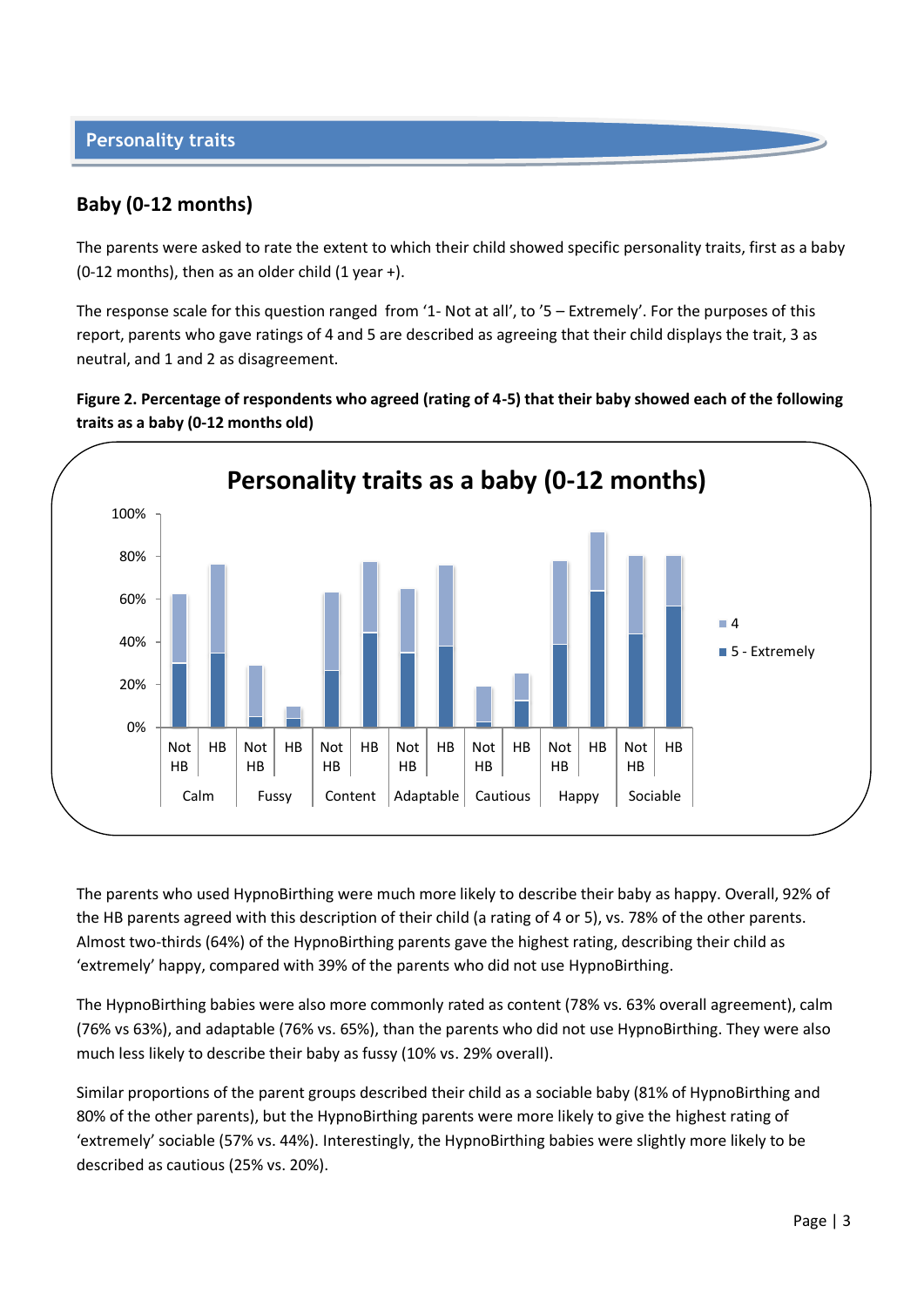# **Older child (1 year +)**

For the most part, these differences were also evident between the older children. The HypnoBirthing children were more likely to be described as content (83% vs. 63%), happy (97% vs. 83%), and calm (70% vs. 57%).

Once again, some of the biggest differences were in the 'extreme' ratings. HypnoBirthing babies were much more likely to be rated as extremely happy (71% vs. 48%), extremely content (47% vs. 23%), and extremely calm (37% vs. 17%).

The older children were also less likely to be described as fussy if their parents used HypnoBirthing (8% vs. 23%).

**Figure 3. Percentage of respondents who agreed (rating of 4-5) that their baby/older child showed each of the following traits as an older child (1 year +)**



## **The impact of HypnoBirthing**

The final question of the survey was: Do you have any further comments about the temperament of your child and/or the influence you think HypnoBirthing<sup>TM</sup> has had on the temperament of this child?

The majority of the HypnoBirthing parents who responded to this question did feel that HypnoBirthing had influenced their child. There were numerous accounts of babies that entered the world calm and alert and remained that way.

*"I am 100% certain that Grace's acute perception, rapid language development and extremely kind and*  sociable demeanour are all related to the calm, natural HypnoBirth that she experienced. You could tell *she was "with" us from the very moment she was born."*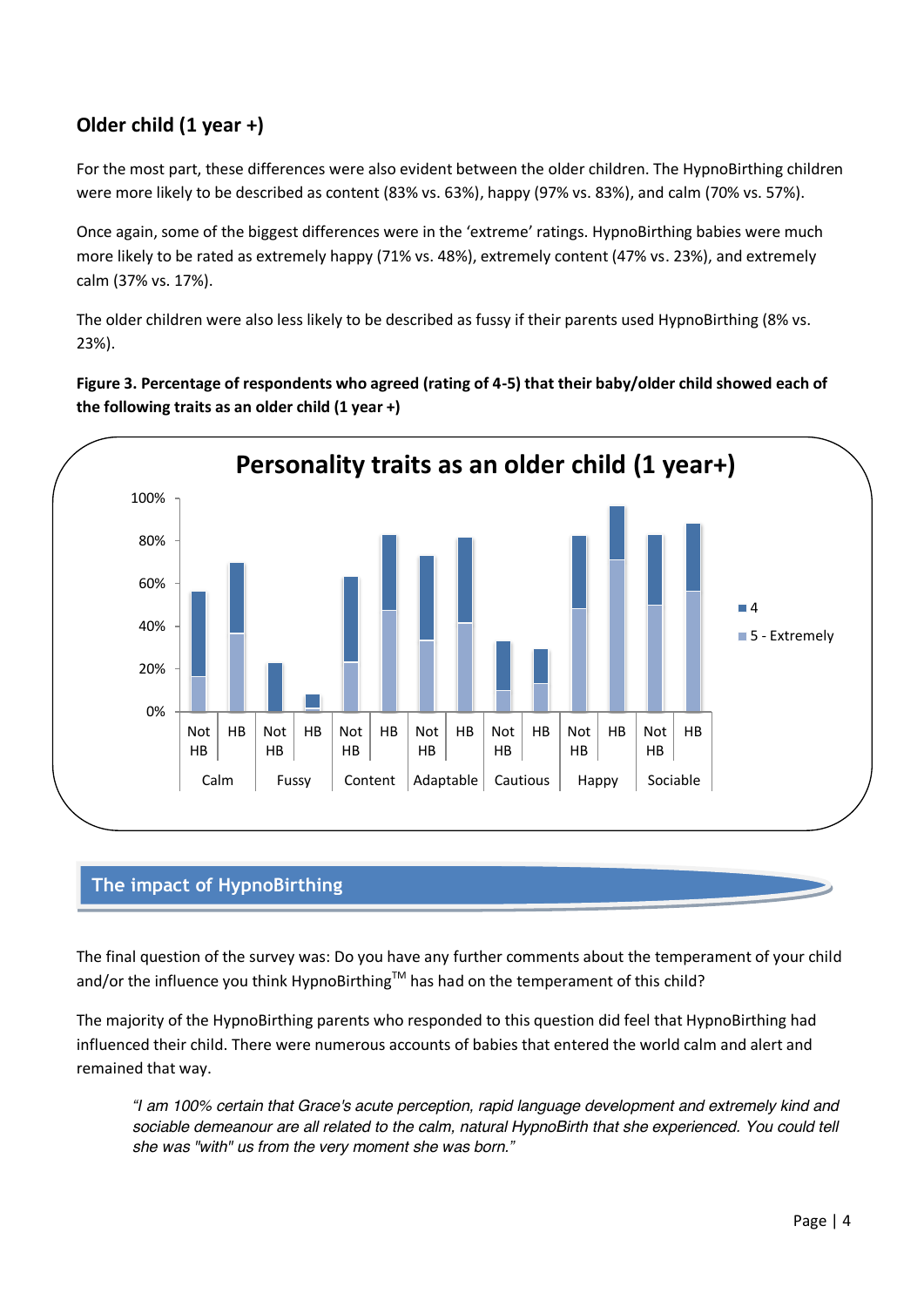*"Megan is a very calm and easy-going little girl, who settles quickly and calmly with some snuggles. I think this calming is directly related to the HypnoBirthing techniques used whilst we were expecting her."*

*"From the moment my daughter was born, and still at four yrs old, she has been gentle and soft. She was an easy content baby and still is."*

*"He was a textbook baby. He is very social and secure. He is my first child and it was amazing how alert he was since the moment of birth."*

*"I believe how a child is brought into the world sets the stage for how their life will be. I agree that how the mother and father respond to the labour and birth also affects the baby."*

*"I had a 1 hr. 30 min. homebirth with this daughter. It was a picture-perfect, easy birth. She has been a wonderfully calm, peaceful infant and young child.*

*"He is very low stress, generally reacts calmly to situations and when he does get upset, he calms down quickly.*

*"My daughter was a very, very calm baby. A good sleeper.*

*"She was born peaceful and relaxed and has maintained that for the most part. The hardest I have ever seen her cry was when her Brother accidentally slammed her fingers in the bathroom door but she calmed down fairly quickly from that and didn't have any long term stress from it.*

As is common with HypnoBirthing babies, many of the parents reported that their child didn't cry when they were born.

*"My baby looked content and calm from the moment he was born. He did not cry when he entered the world."*

*"My child did not cry, simply voiced a few small protests, until he was two days old. Everything about my birth was calm - the room and family he was born into, even the midwife and nurse. Another method would have had me screaming in pain and pushing before he was ready - he crowned for an hour and came into this world with both shoulders even, at once. A first-degree labial tear that has since healed completely was all the "damage" done. Everyone in that room worked together, peacefully. His father was a calm baby and child, too, but the love and confidence our son displays daily bring me back to sweet memories of his birth, constantly."*

*"When he was born he was put onto my chest and stared straight into my eyes. He never cried, he was so alert yet so calm. I strongly believe that HypnoBirthing had a great deal to do with that!!"*

Some parents felt that their children's confidence was promoted through the calm and comfortable birth experience.

*"I feel that HypnoBirthing allowed my baby and I to go through birth as a team. It was not an exercise of "pushing to get my baby out," but rather a calm process of slowly meeting each other. This created a relationship where she feels safe, and therefore, she is calm and confident."*

*"I think that feeling safe and comfortable during birth has made her very adventurous--both in activities and in eating! She is fearless. And of all my kids, she's had the least amount of separation anxiety."*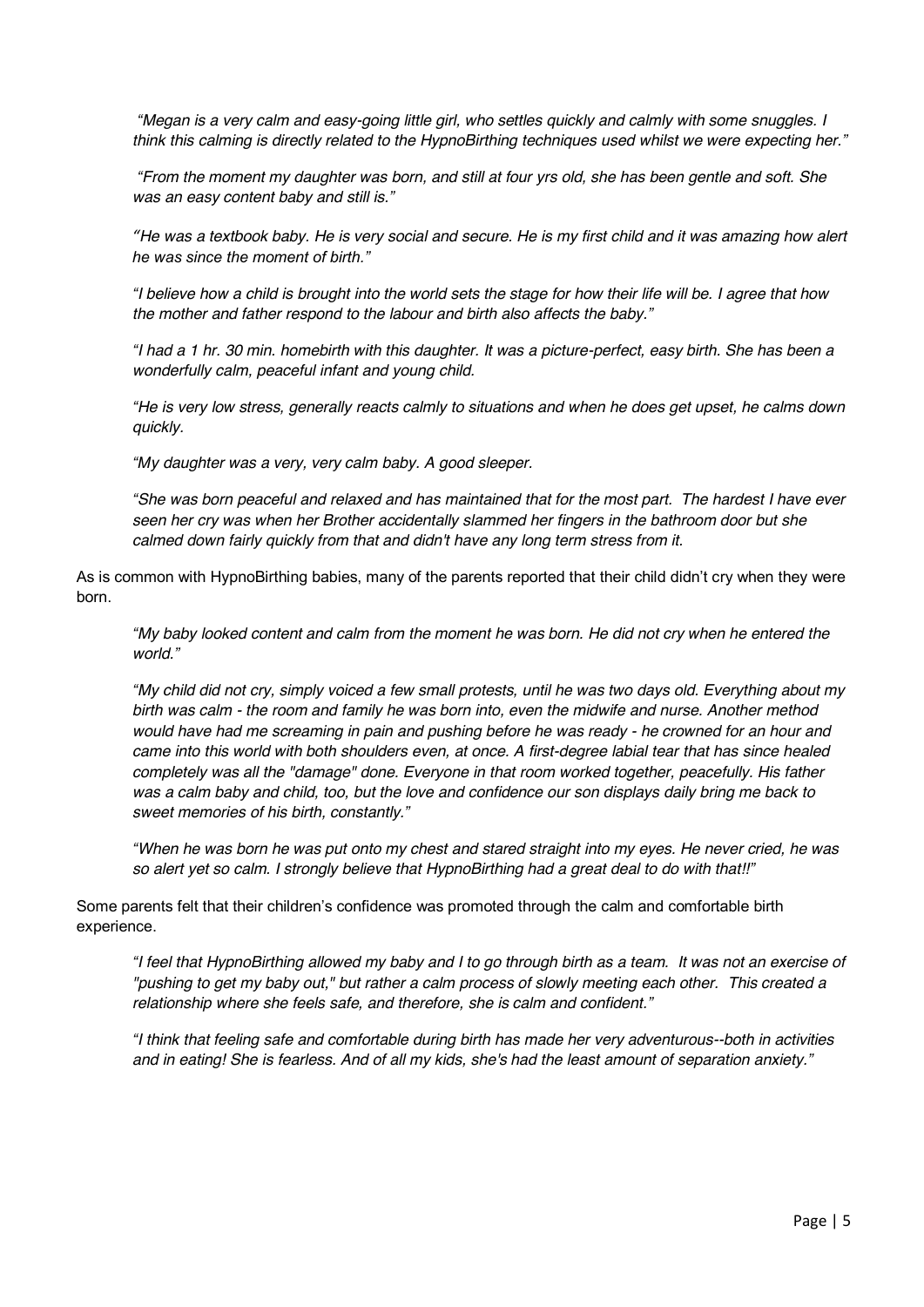HypnoBirthing was thought to benefit the child even when the birth hadn't gone to plan.

*"I planned on having a natural HypnoBirth I read the books did meditation everything however it wasn't to be, I had a C section 2 weeks before I was due. I still used everything I had learnt through HypnoBirthing and I believe that is why I healed so fast and breastfed so easily and have a calm happy beautiful son Maximus."*

*"My child was born using HypnoBirthing. She was unsettled for the first 6 months but then, almost overnight, her temperament changed. She became much more settled, calm, and a much better sleeper. I can't put this change down to any environmental factors, so I believe it was just her way of settling in and working out what this new world was all about. When I was carrying her, she was always very active and extremely inquisitive and had no fear of anything, this hasn't changed (she is almost 2yo). She has always been very attached to me which I believe is a direct result of HypnoBirthing."*

*"The first 3 months he cried every day a lot between 19-22h. During the rest of the day and night, he was calm and happy. After those 3 months, he came more to rest and enjoyed everything. Even friends and family - who are also parents themselves- couldn't believe how easy and calm he was. The birthing of our child was a wonderful experience."*

*"Somewhat surprisingly the baby suffered from colic for many months after birth despite being birthed using HB methods. Bad sleeper probably due to the colic. Now nearly two she is a happy toddler. May have been genetically predisposed to colic - the Dad suffers from bad digestion."*

*"This is my second baby born naturally using Hypnobirthing. He is such a little treasure - I know I'm biased but right from the start people noticed his good and happy go lucky nature. The only thing about him is he HATES doctors. I'm not sure why this is but I have a feeling it could be to do with the fact he had shoulder dystocia at birth. It wasn't too bad, we had him out using the McRoberts manoeuvre and there was no physical effects to him but I can't help feeling...."*

Some of the parents noted other factors they felt had also impacted the nature of their child.

*"We also started bed-sharing and baby wearing from the time this baby was born. And didn't have any trouble breastfeeding. I think these things also made a huge impact on how easy this baby has been".*

*"Birth is just one aspect - how calm and intuitive a mother is at all (before and after birth (for years)) is also important. I have two older children (aged 11 and 6) - not born with HB, but also at home, without interventions. Both have been in close contact with me, have been breastfed as and when and as long as required, co-sleeping etc. They have been as calm and content as our youngest (nearly two years old). ;o)"*

*"I don't believe the temperament of my son is solely down to hypnotic thing. We've worked hard at creating a suitable environment at home for him to develop all these attributes since birth. However, I am a huge fan of HypnoBirthing and do believe it gives the best start for a child. Perhaps without using it, we would not have continued to promote such behaviours post birth?! 2nd baby due next week so will have to wait and see if similar temperament. :-) :-)"*

### **Thank you**

Thank you to all of the wonderful parents who took the time to fill in this survey and tell us about their child. We greatly appreciate your contribution to this research.